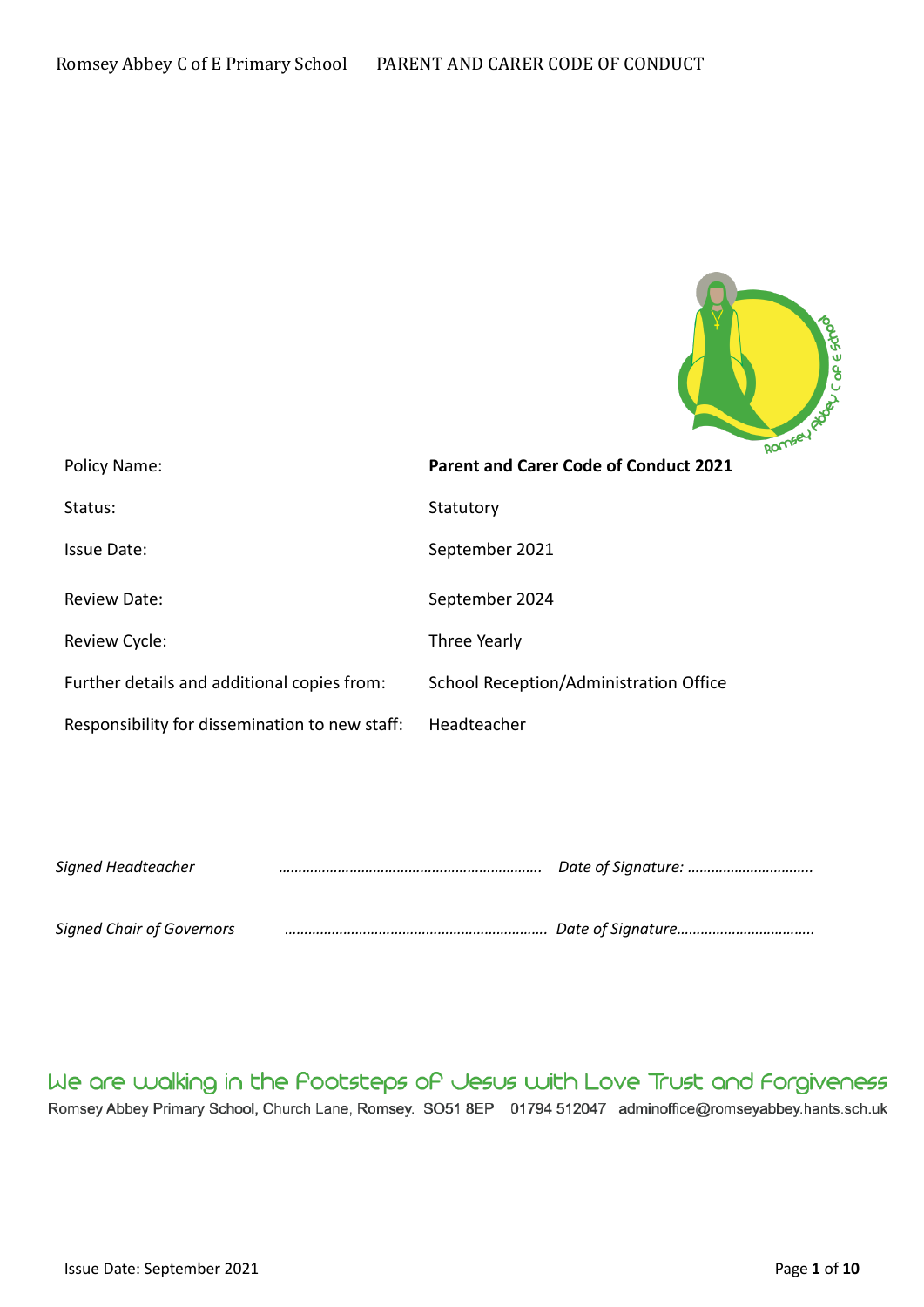# **Contents**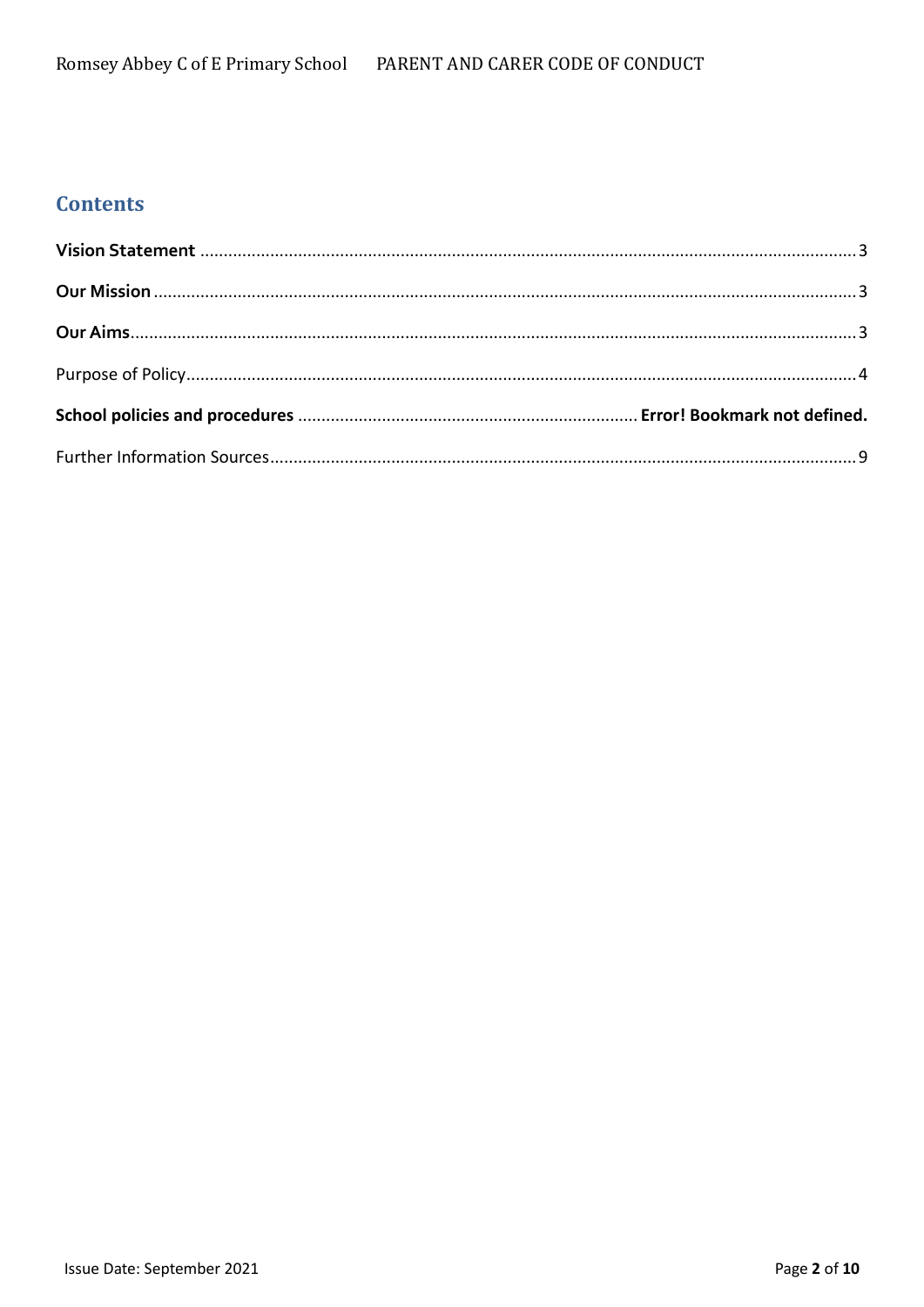### <span id="page-2-0"></span>**Vision Statement**

Romsey Abbey CE Primary School will be a distinctive community whose culture has limitless ambition, professionalism, engagement and caring at its heart. Staff, parents and governors will work together closely to give every child the best possible education and life chances. The school will be viewed by the local community as a centre of excellence.

### <span id="page-2-1"></span>**Our Mission**

At Romsey Abbey CE School we believe that a world of opportunity lies at our feet. We see our role as a school as instilling in learners the confidence to enable success and relish challenge. We help children, families and staff to learn how to demonstrate love and grow in our ability to forgive each other, to aspire to be the best we can be. We feel it is important to both rejoice in our own success and equally in the success of others. As a church school our whole school life is based around our common values of, "walking in the footsteps of Jesus with love, trust and forgiveness."

## <span id="page-2-2"></span>**Our Aims**

Build a culture and ethos of support and respect, inclusive of language, ethnicity, ability and gender.

Create a healthy, safe environment through relationships, resources and opportunities which are accessible to all.

Provide an outstanding curriculum and learning environment that inspires, achieves the highest standards, creates a spirit of adventure, reflects culture and community and builds confident and independent learners.

Strive to build systems of communication that ensure all members of the school family have opportunities to contribute ideas and knowledge that will be valued.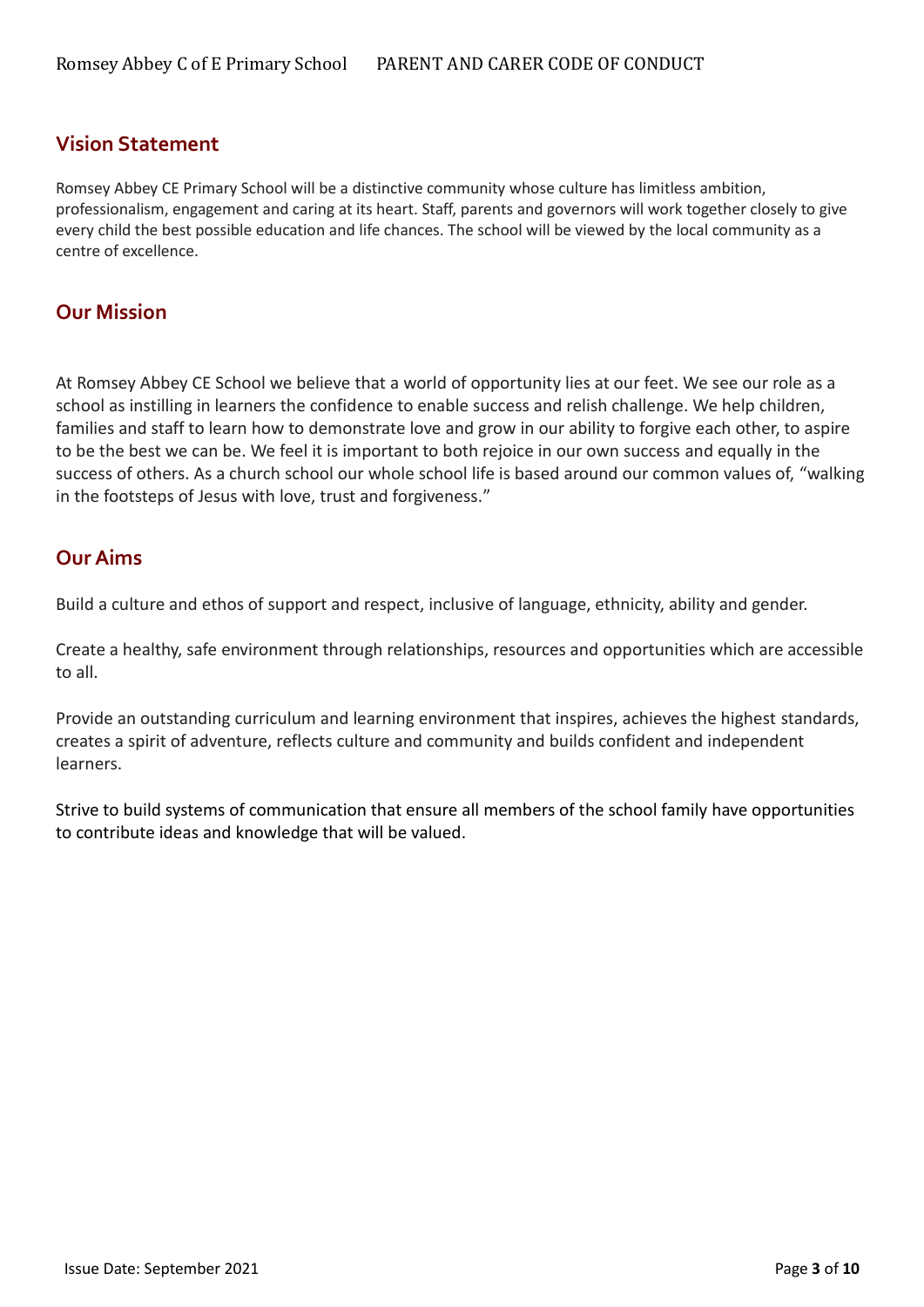# <span id="page-3-0"></span>**Purpose of Policy**

### **1. Legal framework**

- This document has due regard to all relevant legislation including, but not limited to, the follow- $1.1.$ ing:
	- Education Act 2011
	- Education Act 1996
	- Children Act 2004
- $1.2.$ This document has due regard to statutory and best practice guidance, including, but not limited to, the following:
	- DfE (2019) 'Keeping children safe in education'
	- DfE (2018) 'Controlling access to the school premises'

#### **2. Expectations**

- 2.1 Our school expects parents to:
	- Act in accordance with this code of conduct at all times.
	- Support and reflect the school's ethos and values through their behaviour.
	- Set a good example to pupils through their behaviour and the way they interact with staff, pupils and other adults.
	- Work together with staff for the benefit of their child.
	- Treat all governors, staff members, pupils, other parents and any other individuals connected to the school with dignity and respect.
	- Work with staff members to resolve any issues of concern.
	- Where appropriate, clarify their child's version of events with the school to bring about a peaceful solution to any issue.
	- Correct their child's behaviour appropriately, particularly on the school grounds where it could otherwise lead to conflict or aggressive or unsafe behaviour.
	- Respect the school's property and environment by keeping it clean and tidy.
	- Follow the school's parking rules and procedures for dropping-off and collecting pupils from school.
	- Dress in an appropriate manner when on the school premises and attending school events. Parents may not drop-off or collect pupils wearing nightwear.
	- Ensure their dress and appearance reflects that they are role models for pupils.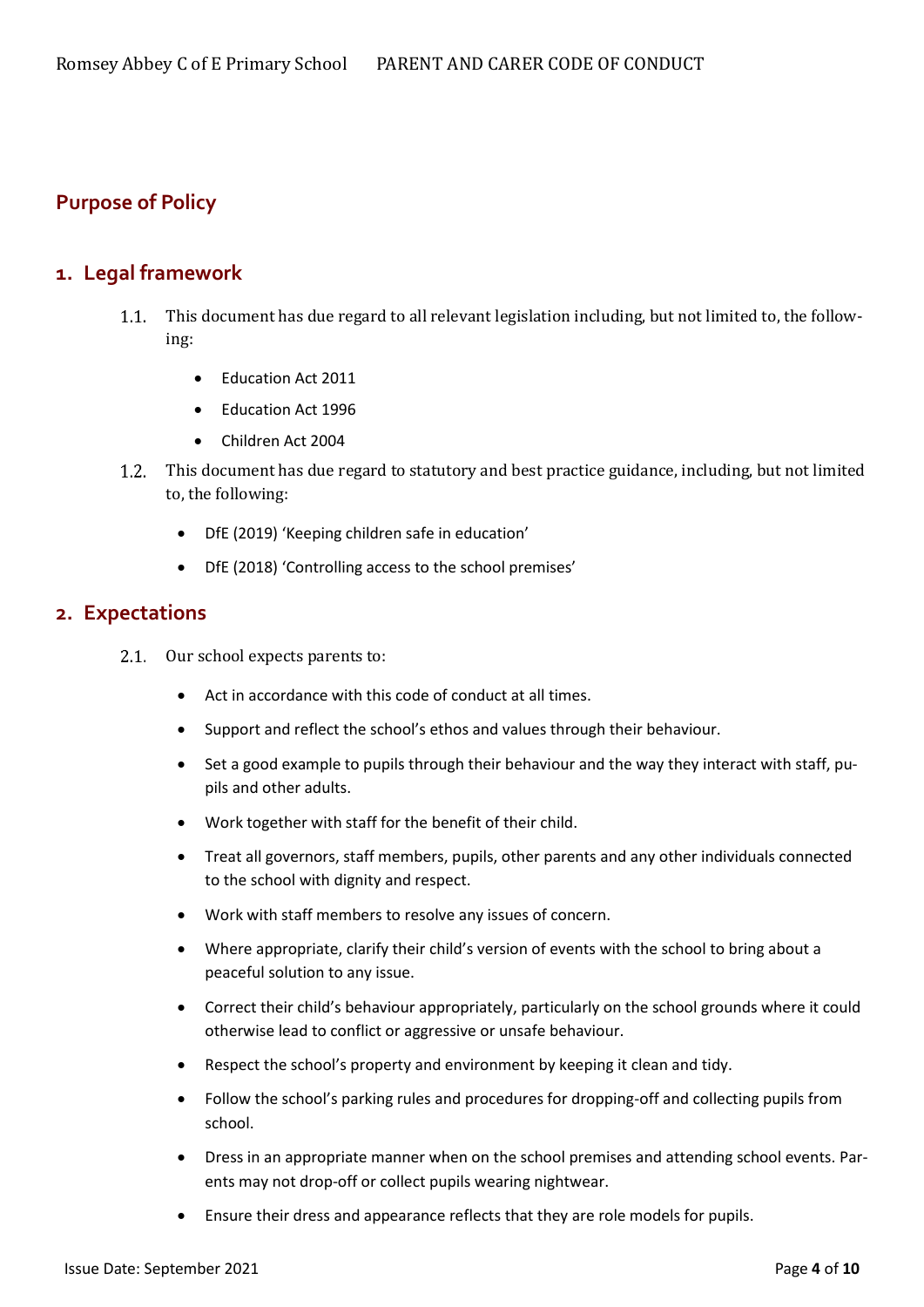## **3. Inappropriate behaviour**

- The school takes instances of inappropriate behaviour very seriously and will not tolerate any circumstances that may make pupils, staff members and other members of the school community feel threatened.
- 3.2. Parental behaviour that the school does not tolerate includes the following:
	- Using foul, abusive or offensive language
	- Raising voices inappropriately at another individual
	- Making racist or sexual comments
	- Using aggressive hand gestures, e.g. raising fists and fingers
	- Discriminating against any member of the school community, including pupils, staff, governors and other parents
	- Bullying, harassment or intimidation, including physical, verbal and sexual abuse offline and online
	- Sending abusive or threatening messages, emails or other communications to any member of the school community
	- Trespassing on school property without prior permission or implied licence
	- Causing intentional damage to school property
	- Breaching the school's security procedures
	- Using physical violence on the school premises or on a member of the school community, e.g. hitting, slapping, punching, kicking and pushing
	- Physically intimidating an individual
	- Partaking in unnecessary physical contact with an individual
	- Writing or posting abusive, offensive or defamatory comments about an individual or the school, including on social media
	- Posting content on social media that is damaging to the school's reputation
	- Sending staff aggressive emails or other communications
	- Psychologically harassing any member of the school community, including displaying vexatious behaviour which is humiliating for the individual and is damaging to their self-esteem
	- Displaying disruptive or other inappropriate behaviour which interferes or threatens to interfere with any of the school's operations or activities
	- Approaching another parent or pupil to discuss or reprimand them because of an issue between pupils
	- Threatening any member of the school community in any way
	- Arriving on the school premises partially clothed
	- Smoking on the school premises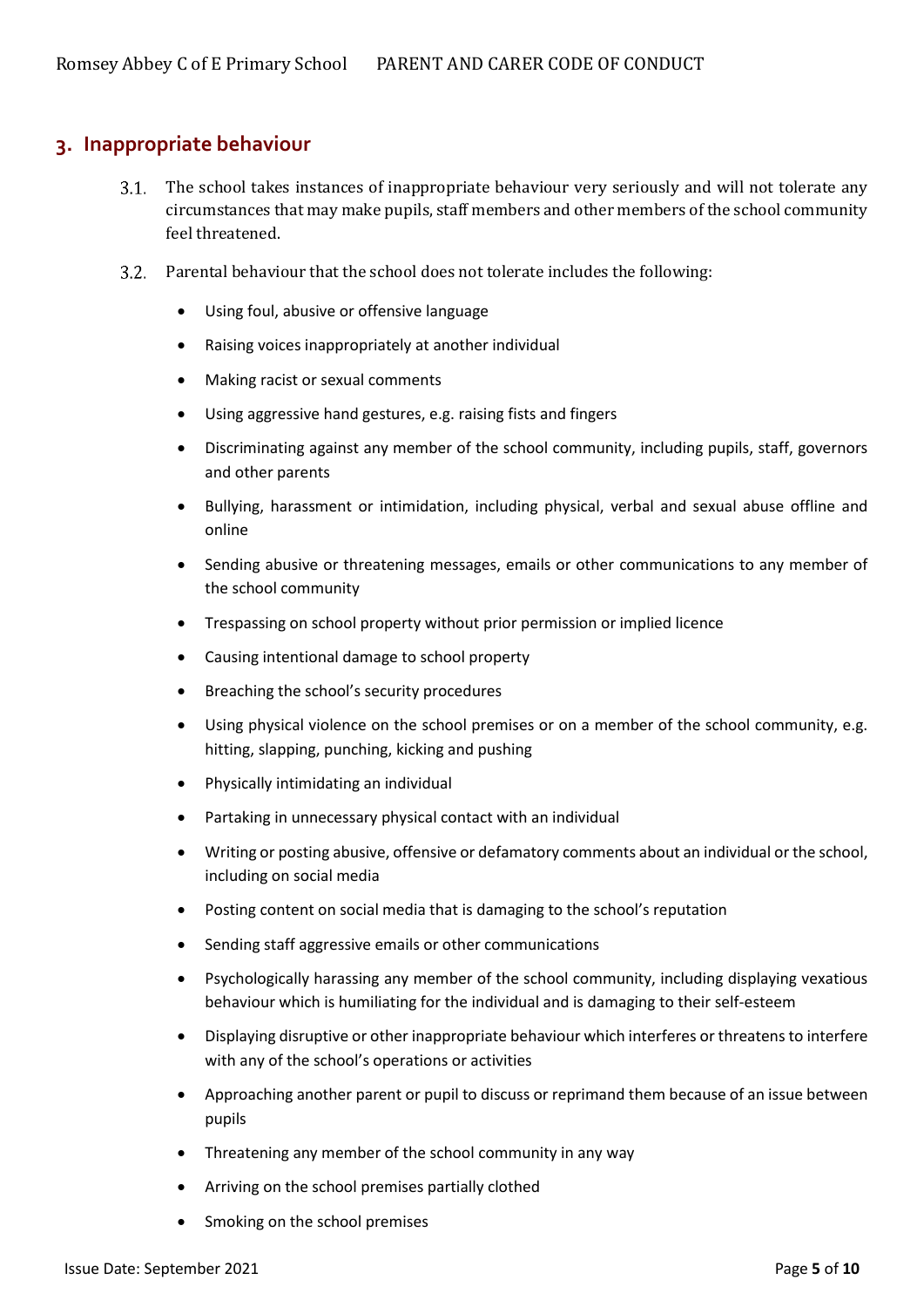- Taking illegal or harmful drugs while on the school premises
- Drinking alcohol on the school premises
- Taking photographs or videos on the school premises without permission from the school
- Driving unsafely within the vicinity of the school

#### **4. Managing inappropriate behaviour**

- $4.1.$ If a parent is behaving inappropriately, a report will be made to the headteacher, or the most senior member of staff available in their absence, who will decide on the most appropriate course of action.
- $4.2.$ Parents will raise concerns regarding another parent's behaviour or conduct directly with their child's class teacher or the headteacher and will not approach the parent themselves.
- $4.3.$ Instances of parents displaying inappropriate behaviour will be managed in a variety of ways, depending on the severity of the situation.
- $4.4.$ When a parent has behaved inappropriately, they will be invited to a meeting by the headteacher to discuss their behaviour and to attempt to resolve the issue.
- 4.5. Where this initial meeting is not sufficient to resolve the issue, the headteacher, in collaboration with other staff and relevant agencies, will consider what further action may be required. This action, depending on the situation, could include the following:
	- Barring the parent from the school premises
	- Contacting the police
	- Seeking legal redress through the courts
	- Restricting the parent's channels of communication to the school, e.g. no longer allowing the parent to send emails to a staff member directly
	- Reporting content the parent has posted online to the website's admin
	- Referring the case to children's social care, where the behaviour indicates that the parent poses a risk to children
- 4.6. Any child protection and safeguarding concerns will be addressed in accordance with the school's Child Protection and Safeguarding Policy.
- 4.7. The school reserves the right to escort anyone off the premises who is displaying aggressive or disruptive behaviour.
- The police may be contacted to provide advice on managing an incident or to assist in the removal of an individual from the premises, where necessary.
- 4.9. The police will be contacted where a parent is being violent or has committed assault, or where the event has caused harm to an individual.
- If a parent has been previously barred from the premises, or has exceeded their implied access to the premises and is causing a disturbance, the police will be contacted to remove the individual from the premises.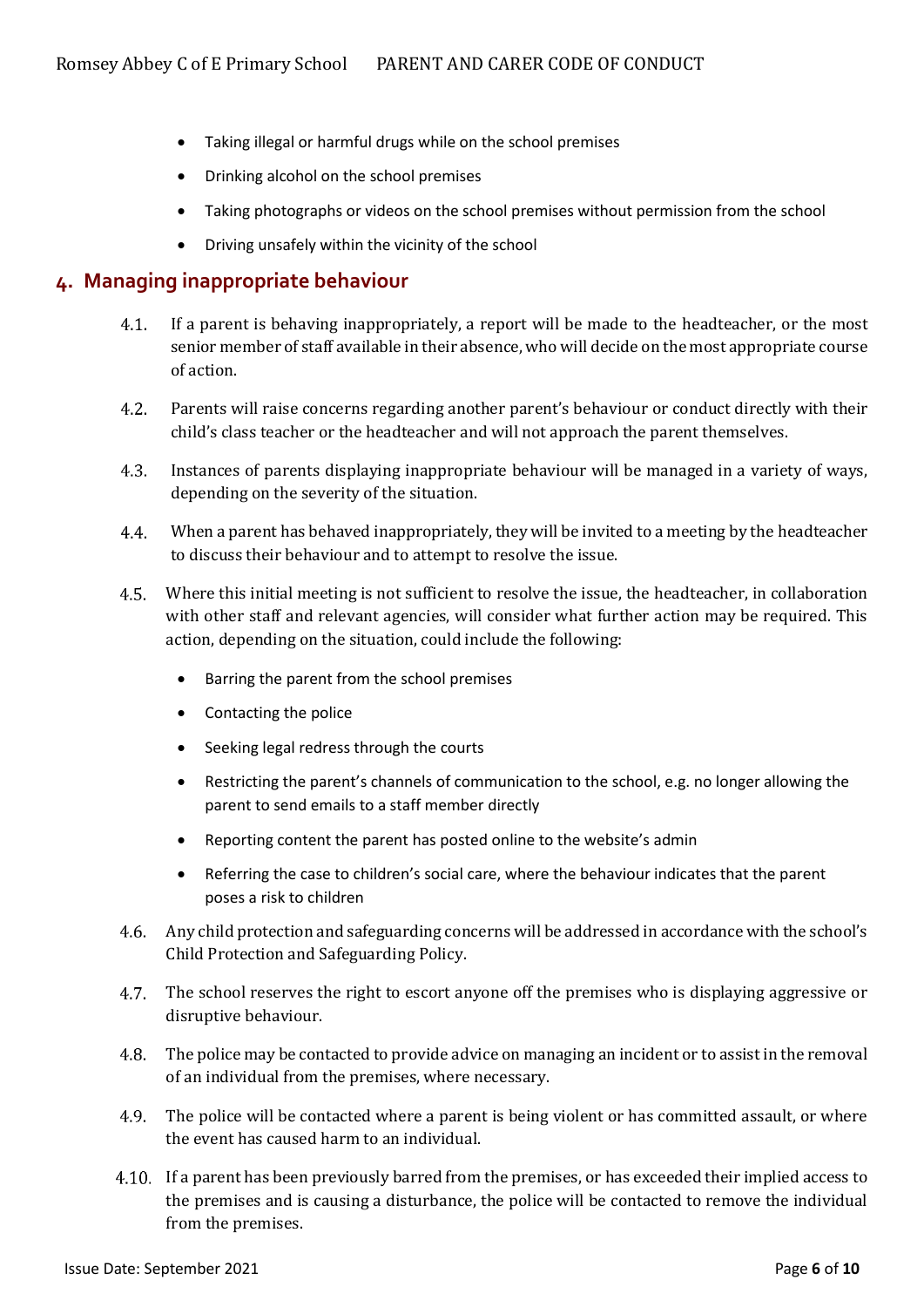- If concerns are raised in relation to a parent's appearance or dress, personal factors will be taken into consideration, on a case-by-case basis, when addressing the concern.
- If a parent persistently displays unacceptable and inappropriate behaviour, this may result in them being barred from the school premises, in line with [section 5](#page-6-0) of this policy.

## <span id="page-6-0"></span>**5. Barring from the school premises**

- The school has the right to bar a parent from the premises to keep the school community safe.
- If a parent is displaying inappropriate or concerning behaviour, they will be asked to leave the school premises.
- Behaviour that could result in a parent being asked to leave the premises includes aggressive, abusive or insulting behaviour or language that is a risk to staff or pupils, or behaviour that is making staff or pupils feel threatened.
- If a parent persistently or consistently behaves inappropriately on the school site, or there is a one-off incident of extremely inappropriate behaviour, the school reserves the right to bar this individual from the school site.
- 5.5 The school will either:
	- Bar the parent temporarily, until the parent has had the opportunity to formally present their side.
	- Inform the parent that they intend to bar them and invite them to present their side.
- 5.6 The headteacher will send a letter to the parent, informing them of the following information:
	- Why they have been temporarily barred or face a bar
	- The nature of the bar, i.e. if they are temporarily barred pending their representation or if they must present their side before the decision to bar can be made
	- That they have the right to formally express their views on the decision to bar in writing to the **chair of governors within 10 working days**
- The headteacher's decision to bar the parent will be reviewed by the chair of governors.
- $5.8.$ The chair of governors will take account of any representations made by the parent and decide whether to confirm or lift the bar.
- The parent will be notified in writing of the decision to uphold or lift the bar.  $5.9.$
- If the decision is confirmed, the parent will be notified in writing, explaining:
	- How long the bar will be in place.
	- When the decision will be reviewed.
- Decisions to bar will be reviewed at the end of the agreed timescale, in line with the process outlined above.
- Following a review, the bar may be lifted or, if there are grounds for continued concern regarding the parent's conduct, it may be extended.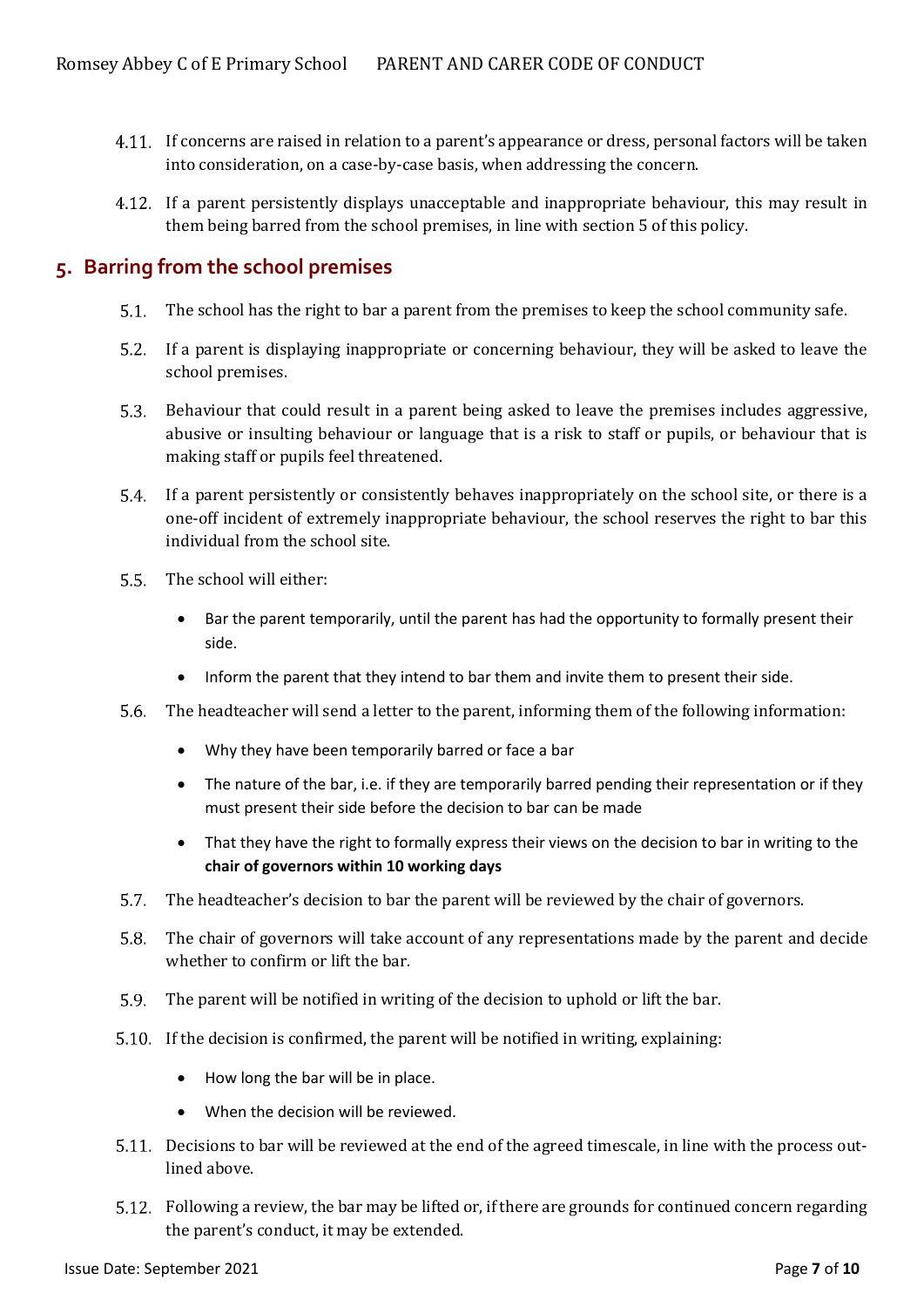5.13. Once the appeal process has been completed, parents that remain barred may be able to apply to the Civil Courts. If a parent wishes to exercise this option, they should seek independent legal advice.

#### **6. Monitoring and review**

- This document will be reviewed on a tri-annual basis by the headteacher and any changes made will be communicated to all parents and staff at the school.
- The next scheduled review date for this document is September 2022  $6.2$
- All parents will be advised of this code of conduct upon their child's attendance at the school, and are required to familiarise themselves with the procedures and guidelines outlined.